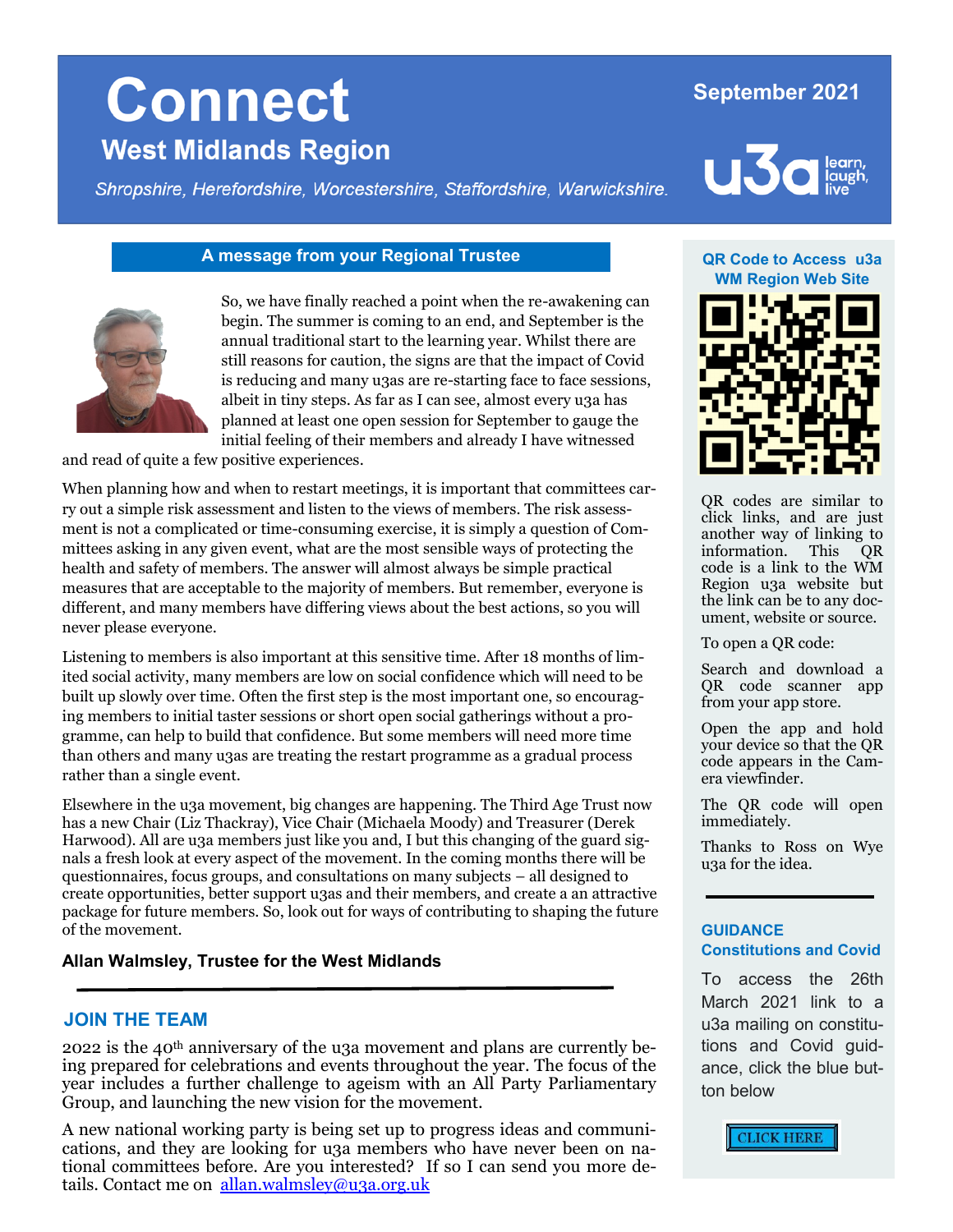## **Meet Jeff Berliner our new P.R. Adviser**

Hello, I'm Jeff Berliner, newly appointed Public Relations Adviser for the West Midlands Region.

I spent my working life in journalism - in local, regional and national newspapers in Birmingham, Bristol and London; I also worked in regional TV in London and the West Midlands within ITV and the BBC; also, in national and international TV in London with the BBC and Sky.

In addition, I have experience of working in radio, online news and public relations. My main experience was in news gathering.

u3as are being encouraged to restart face to face meetings within Government's guidelines and taking sensible precautions. In time, this ought to encourage members to be more confident about meeting their friends and colleagues. This should help u3as retain their membership.

However, there is also a major initiative proactively to recruit new ones, and this is where I hope I can help.

In recent weeks, u3as have been sending me contact details for their PR leads. My aim is to support them in the preparation and circulation of material with their members, but also to further improve contact with the media.

PR helps create awareness of the opportunities u3as offer whether in town or country. I hope I can point people in the right direction to get maximum publicity.

We can work together to spread awareness of u3a and the opportunities it gives through even better contact with local newspapers, radio and TV, social media, local and regional websites and other local publications.

I hope we can soon get all local PR people together, either online or face to face, for an exchange of ideas and to share the knowledge that many already have.

I am always available to attend committee meetings, or for one-to-one zoom meetings and/or phone calls.

For those who haven't yet done so, please send me details for your local contact and I'll be in touch. My details are [jeffberliner7@gmail.com;](mailto:jeffberliner7@gmail.com) 07801 179 714

# **Review of Member Services**

The u3a Office has three departments,

- 1. Internal Services (finance, IT, etc),
- 2. Communications and Policy (PR, internal and external communications),
- 3. Member Services (which includes advice and volunteering, together with events).

Alison May, the Head of Member Services has started a review of the ways of providing advice in the future, and she has held a number of Focus Groups with the various sections of u3a membership around the country.

One of the Focus Groups included 8 Chairs from WM u3as which provided lots of useful information for the review.

A report of the Focus Groups will be prepared in August, and I would like to join Alison in thanking those Chairs for taking part.

We all look forward to seeing how the department sees its role in the future.

Allan Walmsley

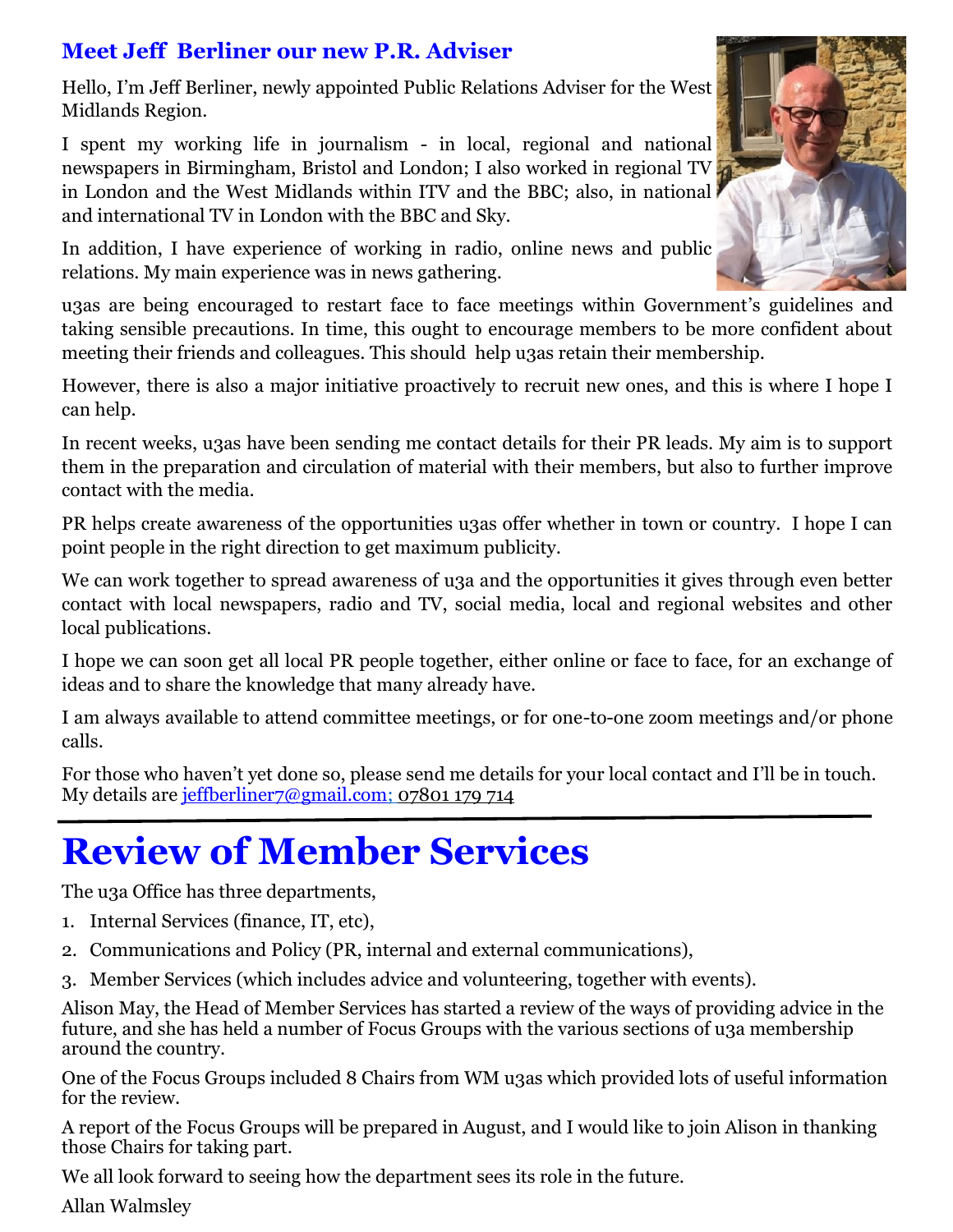## **Are there any Bridge Players out there ?**

RealBridge is a British online bridge platform. So far, there are 18 U3A Bridge Clubs using it for online play, social bridge and teaching. [https://realbridge.online/](https://eur02.safelinks.protection.outlook.com/?url=https%3A%2F%2Frealbridge.online%2F&data=04%7C01%7Cdatabase%40u3a.org.uk%7C0089a0ac85f24f2415b008d956cc52d4%7C8ba44ae7c27743f69ffd1eeac5a8c804%7C0%7C0%7C637636257839485523%7CUnknown%7CTWFpbGZsb3d8eyJWIjoiMC4w)

So what's different about this platform? Their website says: "**Taking online bridge to the next level, with built-in video and sound, bringing the true face-to-face experience online."**

Here is where you can find out what it looks like, from a player point of view: [https://realbridge.online/player](https://eur02.safelinks.protection.outlook.com/?url=https%3A%2F%2Frealbridge.online%2Fplayer-guide.html&data=04%7C01%7Cdatabase%40u3a.org.uk%7C0089a0ac85f24f2415b008d956cc52d4%7C8ba44ae7c27743f69ffd1eeac5a8c804%7C0%7C0%7C637636257839495479%7CUnknown%7CTWFpbGZ)-guide.html

Along with hundreds of clubs around the world, the U3A clubs each have their own account and run their own games at a time of their choosing. They can choose to ask their players whatever cost they like, whenever they like, as long as they pay the RealBridge platform for usage, which at 36p a person, for 20 boards (about 2.5 hours of bridge) is a very affordable price.

The team at RealBridge train the club captains and secretaries on how to use the software. This is free and takes place regularly.

As a bonus for U3A clubs, there are free teams events every couple of months or so. Teams from clubs around the country meet up to enjoy a Sunday afternoon game. If you would like to find out more then please contact [support@realbridge.online](mailto:support@realbridge.online)

## **Do you have a group with unusual or interesting activities which you could share with other u3a's** ?

If so please send details and photos to Allan Walmsley your Regional Trustee and where it is possible he will include them in the next Regional Newsletter. [allan.walmsley@u3a.org.uk](mailto:allan.walmsley@u3a.org.uk)

#### **RETAIN & RECRUIT U3A MEMBERS**

A Working Party of members from 65 u3as has produced 35 tools to help with the retention and recruitment campaign.

There are papers, presentations & videos, showing how a bit of thought & lateral thinking can help u3as to stem & reverse reductions in membership and adjust an ageing profile.

The Toolkit is on the main u3a website to access it click the blue box

## **Exploring World Faiths – National Zoom Events**

In response to many requests there are 3 more sessions organised on Zoom as follows. There is no need to register in advance, just login on the day – login details are on the Exploring World Faiths Subject Page on the u3a national website. Queries to Dr Peter Rookes, National Subject Advisor, Exploring World Faiths, pjrookes@gmail,com.

Mon 4th Oct 2021 at 10.00am Presentation on the Jain Faith by Arvinder Jain Open to all—Click the join ikon on Zoom ID 8586210630 Passcode 710220

Wed 17<sup>th</sup> Nov, 2021 at 10:00 am National Interfaith Week – Faiths Working Together—Open to all Click the link to Join the Zoom Meeting [https://us06web.zoom.us/j/83806892192?](https://us06web.zoom.us/j/83806892192?pwd=bjI1ZnJtbmpwSElrQjhIKzJ5bzJoZz09) [pwd=bjI1ZnJtbmpwSElrQjhIKzJ5bzJoZz09](https://us06web.zoom.us/j/83806892192?pwd=bjI1ZnJtbmpwSElrQjhIKzJ5bzJoZz09) Meeting ID: 838 0689 2192 Passcode: 037603

Wed 8<sup>th</sup> Dec, 2021 at 10.0 am Presentation on the Zoroastrian Faith by Jimmy Suratia, previous chair of Birmingham Council of Faiths Open to all—Click the link to Join the Zoom Meeting [https://us06web.zoom.us/j/88320298223?](https://us06web.zoom.us/j/88320298223?pwd=blZWY2tHQ3MycHlENkVMYVhoUkxvZz09) [pwd=blZWY2tHQ3MycHlENkVMYVhoUkxvZz09](https://us06web.zoom.us/j/88320298223?pwd=blZWY2tHQ3MycHlENkVMYVhoUkxvZz09) Meeting ID: 883 2029 8223 Passcode: 493046



**CLICK HERE**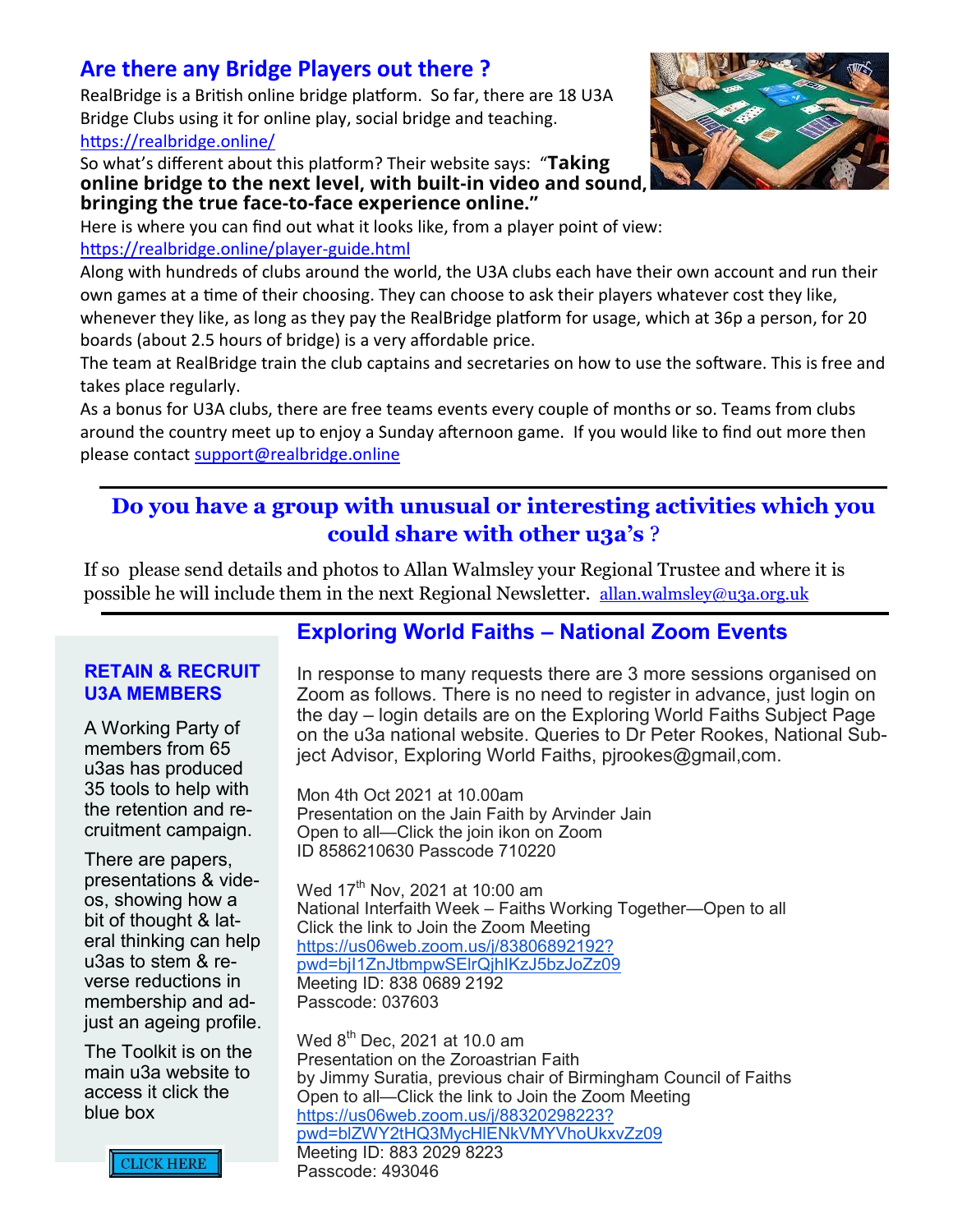# **Help to run Hybrid Meetings**

Many of you may be aware that we have been working with a group of Tech skilled u3a members who have been collating and developing resources and information for u3as to run Hybrid Meetings.

This will culminate in a website covering information for running hybrid meetings of different sizes and complexity, How To Guides and short videos, and details of different technology and devices to consider.

We are aware that as most u3as are getting ready to restart activities in September the need for this information is now and the team will therefore be running drop in sessions that members can come along to via Zoom, to learn about the support that is available and to raise questions and request advice on alternative ways of running u<sub>3</sub>a meetings.

These sessions will be held every Wednesday lunch time between 13.00-14.00 the link and dates are below. Please can you cascade this information to the committees in your regions.

LRU3A is inviting you to a scheduled Zoom meeting— Topic: Alternative Meeting Methods

Every week on Wed, until Jan 26, 2022, there are 18 remaining sessions all to begin at 13.00hrs

Sep 29, Oct 6, Oct 13, Oct 20, Oct 27, Nov 3, Nov 10, Nov 17, Nov 24, Dec 1, Dec 8, Dec 15, Dec 22,

Dec 29, Jan 5, Jan 12, Jan 19, Jan 26,

Please download and import the following iCalendar (.ics) files to your calendar system.

Weekly: [https://us02web.zoom.us/meeting/tZUkfuqpqzguE93m57siJj8aIJGwx49YALZ0/ics?](https://us02web.zoom.us/meeting/tZUkfuqpqzguE93m57siJj8aIJGwx49YALZ0/ics?icsToken=98tyKuGppzIpG9GWtBCORpwcHYr4b-vwmHZbj_oOkUqyECl5aFv3H8hlJaorSeHx) [icsToken=98tyKuGppzIpG9GWtBCORpwcHYr4b](https://us02web.zoom.us/meeting/tZUkfuqpqzguE93m57siJj8aIJGwx49YALZ0/ics?icsToken=98tyKuGppzIpG9GWtBCORpwcHYr4b-vwmHZbj_oOkUqyECl5aFv3H8hlJaorSeHx)-vwmHZbj\_oOkUqyECl5aFv3H8hlJaorSeHx

Join Zoom Meeting

[https://us02web.zoom.us/j/81993153499?pwd=OHM5eTlCS2YxaUdyRlZMcjFLU2tKQT09](https://eur02.safelinks.protection.outlook.com/?url=https%3A%2F%2Fus02web.zoom.us%2Fj%2F81993153499%3Fpwd%3DOHM5eTlCS2YxaUdyRlZMcjFLU2tKQT09&data=04%7C01%7Cjane.bailey%40u3a.org.uk%7Cc59fb13a55c24214fdce08d96d58463c%7C8ba44ae7c27743f69ffd1eeac5a8c804%7C0%7C0%)

Meeting ID: 819 9315 3499, Passcode: 754565

If you have any questions, please do contact me -- **Regards Jane Bailey, u3a 020 3874 7625**

# **CAN YOU HELP?**

The u3a movement is only possible because of the time and commitment that you give to help our many committees run smoothly.

One of those key committees is the Third Age Trust's governance committee, which is responsible for overseeing the legal responsibilities and duties of the Board and the legal documentation, policies and guidance needed for u3as.

The committee meets on average 4-6 times a year and meetings are via Zoom. The Third Age Trust wish to encourage one or two more people to join the Governance Committee.

If you have knowledge on the legal requirements for charities, risk management or auditing, either financial or quality systems please consider helping us by applying for the role.

To open your email system and get in touch : —

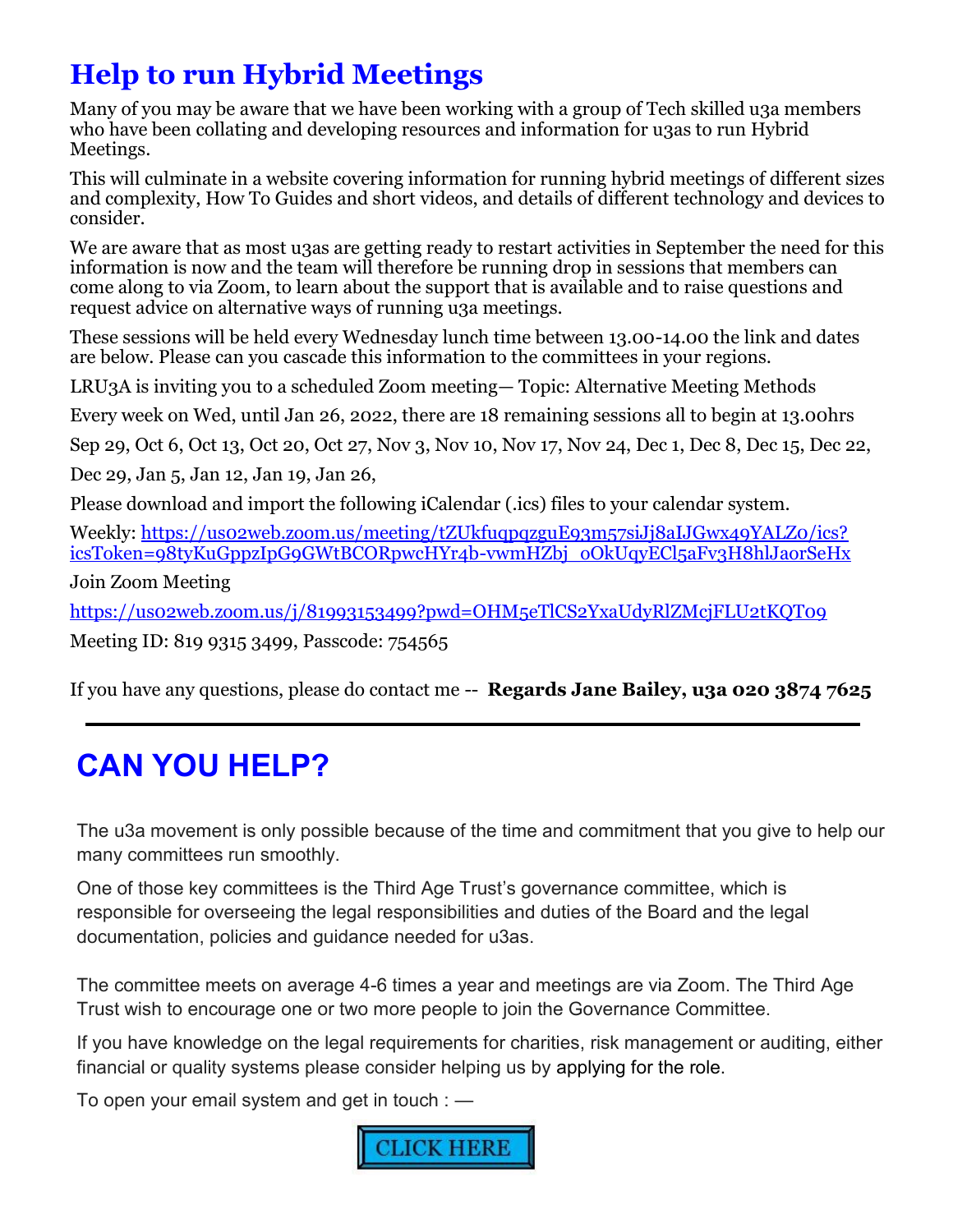# **WM Philosophy Week**

**Shri thought, therefore he was!**

The first Regional Philosophy Week, Restarting the Conversation, has just finished. Given the positive feedback from 40/50 attendees per day, it was a huge success. Over the week there were almost 250 attendees largely from the West Midlands, but also from farther afield. There were five talks by members from Philosophy groups in West Midlands u3as.



| Richard Batchelor from South Solihull | 'Why do Philosophy?'                                                                |
|---------------------------------------|-------------------------------------------------------------------------------------|
| John Cartmell from Redditch           | 'A Modern Utopia? Might global warming push<br>us into finding that elusive state?' |
| Susan Langley from Wyre Forest        | 'Approaches to Practical Philosophy'                                                |
| Adrian Barrett from Kingswinford      | From Burkas to Brexit - a philosophical approach<br>to exploring topical issues     |
| John Blewit from Malvern              | William Morris and Utopias                                                          |

The presentations, as well as being very interesting, prompted some very interesting questions and shared viewpoints.

Shri Sharma, National Philosophy Adviser also gave a series of short talks on the Philosophy page on the u3a national website, and how to use it. He also gave suggestions on reading philosophy texts, listening to podcasts, using YouTube videos, as well as how to use open courses from universities.

Lets hope this will prompt the u3a philosophy groups to restart face to face group meetings but also encourage people to start new philosophy or discussion groups. If anyone wishes to do this, please don't hesitate to get in touch with Shri, either via the philosophy page on the national website, or via email on [shrisharma108@gmail.com](mailto:shrisharma108@gmail.com)

You can also use this link: [https://padlet.com/shrisharma108](https://eur02.safelinks.protection.outlook.com/?url=https%3A%2F%2Fpadlet.com%2Fshrisharma108&data=04%7C01%7Callan.walmsley%40u3a.org.uk%7C45198a36301440bfd02908d976a1238c%7C8ba44ae7c27743f69ffd1eeac5a8c804%7C0%7C0%7C637671256723604336%7CUnknown%7CTWFpbGZsb3d8) to access the u3a Philosophy Padlet Page *(Padlet is an online bulletin board)* and communicate with Shri as the National Subject Advisor and thus with like-minded u3a members in the West Midlands and beyond.

If you missed any of the sessions and would like to catch up, please go to the West Midlands website on: [https://u3asites.org.uk/west](https://eur02.safelinks.protection.outlook.com/?url=https%3A%2F%2Fu3asites.org.uk%2Fwest-midlands%2Fevents&data=04%7C01%7Callan.walmsley%40u3a.org.uk%7C45198a36301440bfd02908d976a1238c%7C8ba44ae7c27743f69ffd1eeac5a8c804%7C0%7C0%7C637671256723614292%7CUnknown%)-midlands/events where you will find recordings and slides.

Sincere thanks to Allan Walmsley for sponsoring the week and for Alison Richards for organising the event. Also to Robert Toft for helping Alison with the running of the zoom meetings.

Shri Sharma, National Subject Advisor—Philosophy

## **RELAUNCH GRANT**

The "Relaunch Grant" mentioned in the recent TAM is available for u3as which may have used their reserves, have lost too many members and/or be unable to fund starting up again until they have recruited new members.

The Board agreed that £100 would be available for u3as to claim from the Barbara Lewis Fund (BLF) to assist with relaunching costs, or opening up again after lockdown.

(The Barbara Lewis Fund is a legacy left by the late former Chair, Barbara Lewis, that is normally available to start ups, and on which u3as in difficulty due to Covid-19 may now claim a £100 grant to aid in getting going again.)

In addition there is also an Open Day grant of £200 available to u3as (once every two years) to enable them to showcase their activities to the public.

Lots of u<sub>3</sub>as don't realise what grants are available – this is being addressed - so the idea is to let you know what could be claimed by any u3a you know of "in distress".

If any u3as are "closed during lockdown" or struggling to do anything because their member numbers are falling off, their committee is having difficulty recruiting, and they don't have funds to re-launch their u3as, they should contact the Trustee for the West Midlands, Allan Walmsley, who will discuss the options and will be able to support u3as making applications for the grants.

Allan Walmsley—Regional Trustee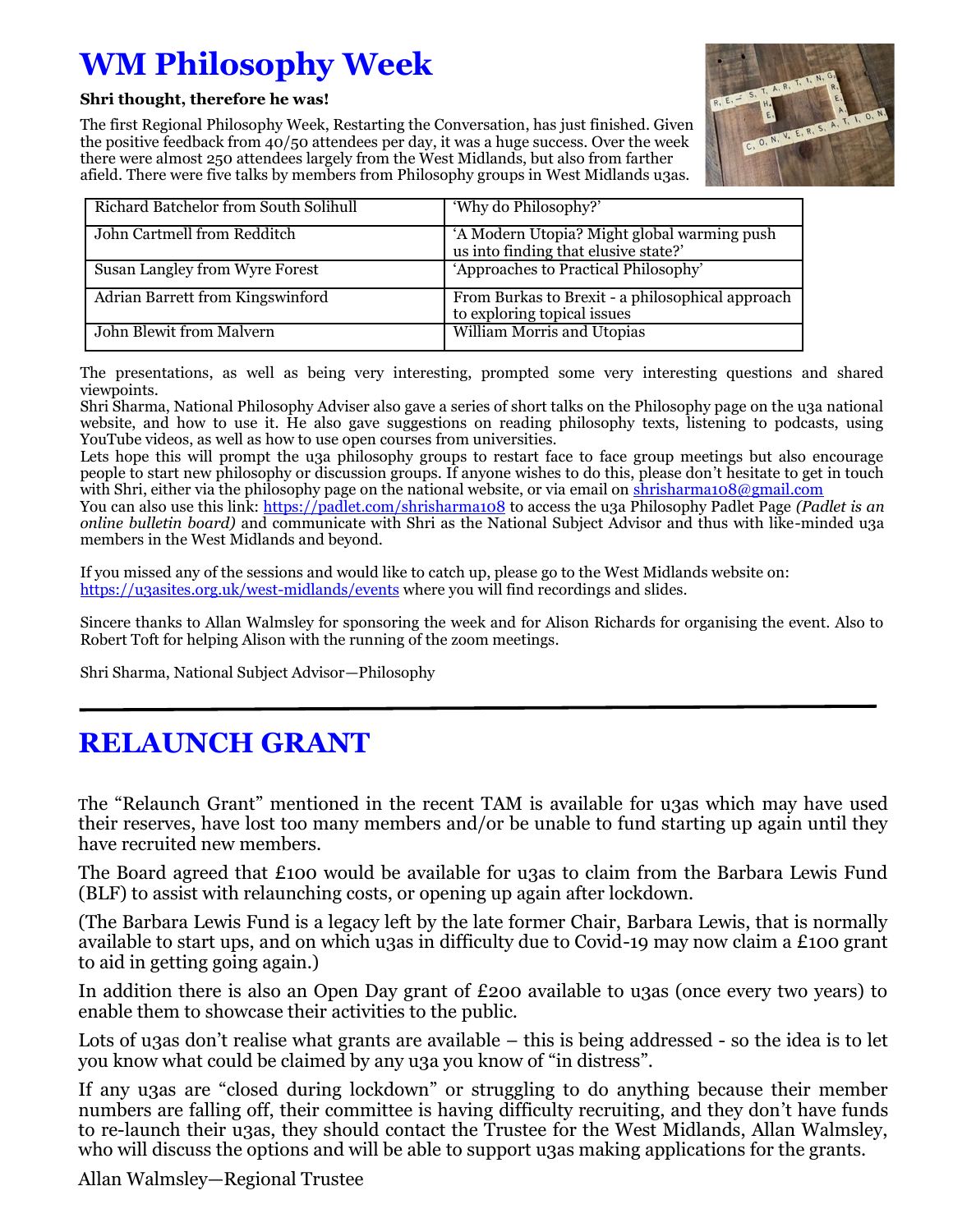# **COVID 19**

The latest Covid advice is on the national website under Support for u3as – to access the web site and see this advice click here



Nothing is perfect and as always most of it is open to interpretation but there are now no legal restrictions on eg numbers assembling, although the public are advised to exercise caution. However, businesses/organisations have a responsibility to create their own conditions to ensure the safety of their employees/members, and people will also determine individually how they wish to behave.

So it's up to u3as to restart face to face activities where their members are comfortable to take part, and with conditions that your committee feel appropriate to ensure the health and safety of members.

## **MOVING u3a FORWARD**

The Third Age Trust is embarking on the development of a new strategy that will hopefully take us forward for the next few years. A programme for a consultation exercise with members has been prepared and four key aims have been identified:

Aim 1 Supporting An Engaged, Strong and Vibrant Movement

Aim 2 Making u3a membership an attractive opportunity for all Retired People

Aim 3 Developing the u3a Voice

Aim 4 Maximising the u3a Learning Model

These aims together with the key areas of activity identified by the Board were shared with the movement at the AGM last week. A dedicated email address has been set up ([strategy@u3a.org.uk\)](mailto:strategy@u3a.org.uk)

and reinforced by an article in the next newsletter, all u3a members now have an open invitation to participate in a consultation period which will last until the end of October. The Aims and detail behind them, will be available in more detail on the website, but I would be grateful if you would **make your u3a aware of the Aims and encourage members to comment through the dedicated email address**. Attached for ease of reference and circulation are the key slides from the AGM presentation.

**Timescale -** The findings from the consultation process will hopefully be available for an informal discussion by the Trust Board during November 2021 with recommendations on the way forward going to the December Board meeting.

### **Consultation**

In addition to the dedicated email address, there will be two other ways for u3as to participate in shaping the strategy for the Trust via

• An Online questionnaire - prepared using Survey Monkey and once finalised will be sent out at the end of September to all u3as.

Focus groups - Regions/nations are setting up focus groups of around 10 members meeting during the final two weeks of September/first two weeks of October. The groups will be facilitated by a manager from the office who will coordinate the programme and arrangements, and gather comments.

Regards

Allan Walmsley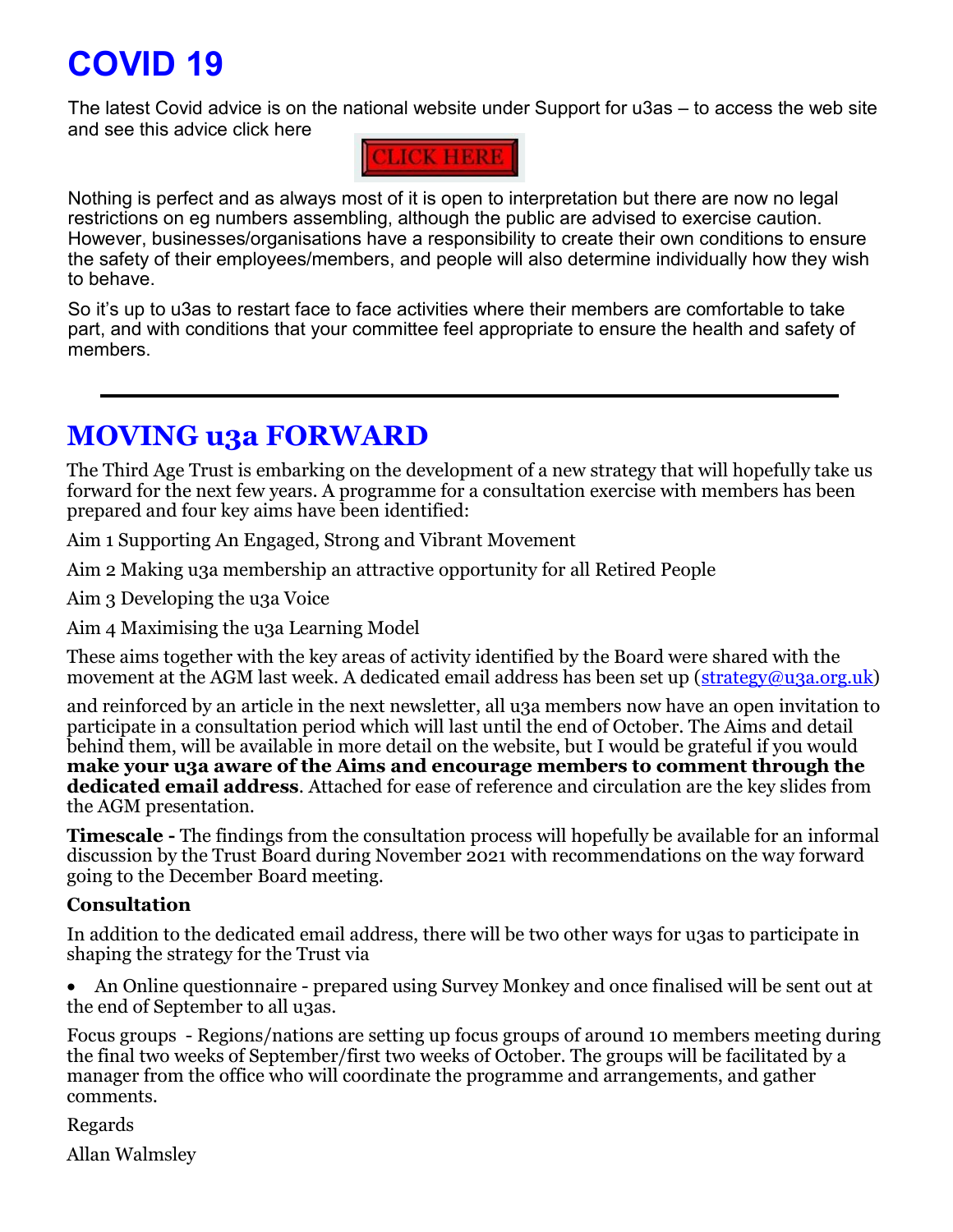# **Making Your Committee Bigger !!**

This is a "How To" guide on making your committee bigger and better, written by Paul Martinez.

To access the document : ——



## **u3a Growing the Future**

To mark the u3a movement's 40th Anniversary in 2022, the Trust is creating a u3a anniversary woodland situated in the Brecon Beacons.

u3a member's contribution to the u3a woodland will help benefit the environment, wildlife and climate for future generations.

he movement's target is for 5,000 trees to be planted between October 2021 and March 2022.

This project will be launched in members' magazine, Third Age Matters, and will come to the brand centre during September.

u3a members will be able to buy individual trees or a copse of 100 trees and u3as are also encouraged to plant trees within their own communities.

Buy u3a woodland trees on the u3a brand centre.

To access the Brand Centre



### **HM Prison Oakwood -**

Would you like to volunteer to make Oakwood Prison better ?

You are invited to join Oakwood Prison's independent team, monitoring life in prison and helping to make sure people are treated fairly and with humanity.

Oakwood are recruiting now — to apply write to

IMB Oakwood Category C Prison, Oak Road, Featherstone, WV10 7QD

The closing date for applications is 17th October

Campaign ref is 1136/Oakwood/2021



### **LATEST COVID GUIDELINES**

The latest quidance is set out on the national u3a website

**Click the link below** to see how it applies to your u3a:

## **CLICK HERE**

## **Newsletter Express**

To Third Age Trust Volunteers.

Read the latest copy of Newsletter Express by clicking the box below.

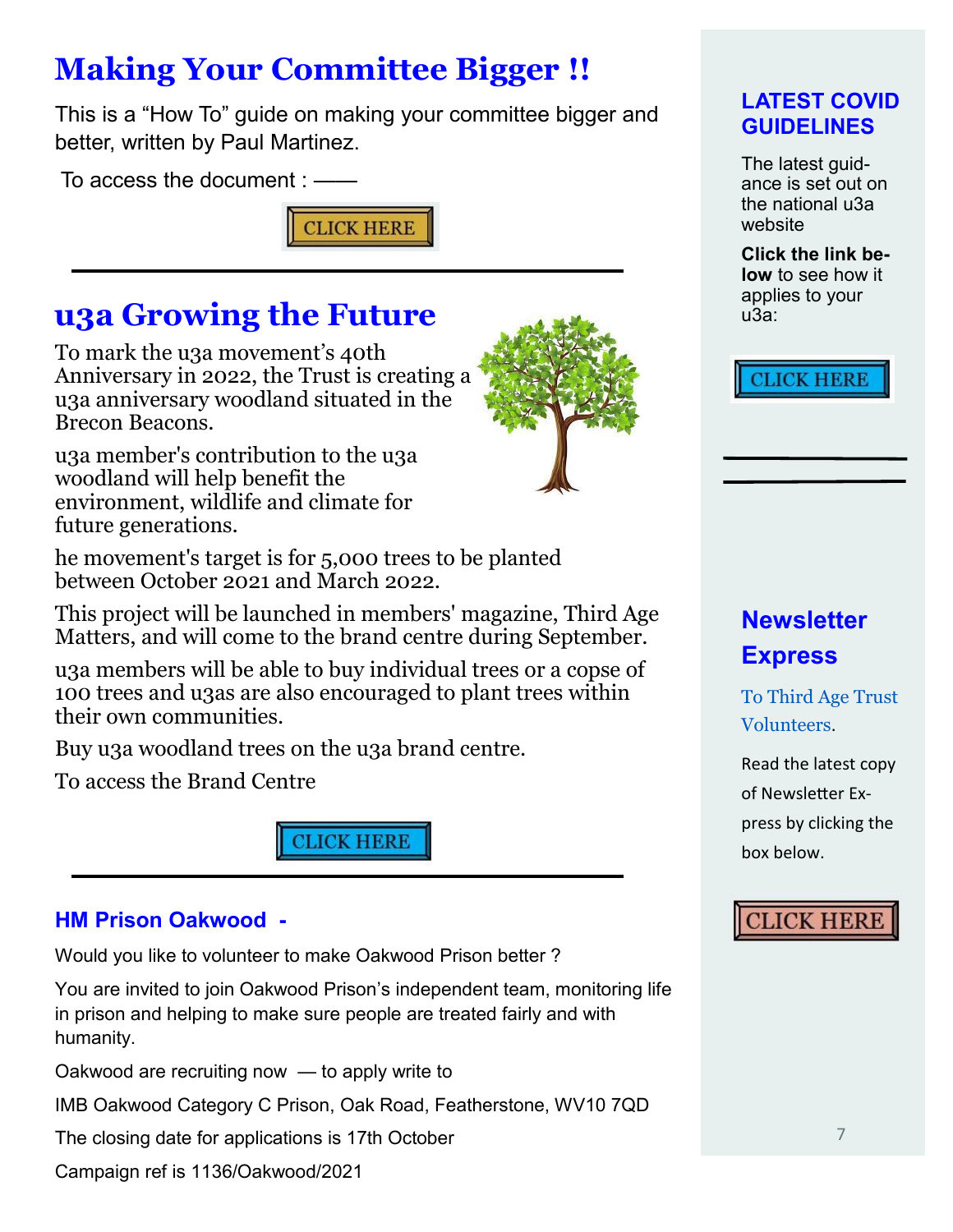#### **GET THE NATIONAL U3A NEWSLETTER!**

#### **Sign up [here](https://u3a.org.uk/newsletter)**

It's a great way of finding out what's going on in u3as across the country: **you can copy all the best ideas!** 

#### **MODEL**

### **CONSTITUTION**

The **new** Model Constitution has arrived and is available on the main u3a website under **Support For u3as/ Document Downloads.**  Look for Document

U3A-KMS-DOC-035.

Alternatively, log in to the main website and click **[HERE](https://www.u3a.org.uk/advice/document-downloads/document/u3a-kms-doc-035-model-constitution-england-and-wales)**

## **Research and Shared Learning Coordinator**

Interested in facilitating learning opportunities amongst u3a members?

Contact slp@u3a.org.uk

## **RECRUITMENT TOOLKIT**

## **NOW AVAILABLE TO DOWNLOAD**

This project was started by u3a members to support other u3as. From social media to interest groups, u3a members of the group have used their individual expertise and experiences at their own u3as to create the resources.

Marilyn Lean, Chair of Plymouth u3a, urges all u3as to have look at the toolkit: "All of the toolkit items offer very practical and manageable guidance and I have been very appreciative of them. The subjects that comprise the toolkit are key to almost every u3a."

[Click here to go to the National Office download page](https://www.u3a.org.uk/component/edocman/recruitment-toolkit)

## NEW ON THE BRAND CENTRE

The first tranche of merchandise is available on the brand centre. This includes mugs, bags and badges. You can use these to promote your u3a and on u3a day. More merchandise over the next few months.

**Click [HERE](https://u3abrand.org.uk/) to go to Brand Centre Registration Page on the National Web Sit[e](https://u3abrand.org.uk/auth/register)**

## NEW ON THE IMAGE LIBRARY

The national image library has been updated. This is full of u3a member photos, from walking to ukulele playing. Use these on your u3a websites and publicity materials. The Trust will be updating this image library once they start doing photoshoots again.

Access the image library via the Main U3A Web Site